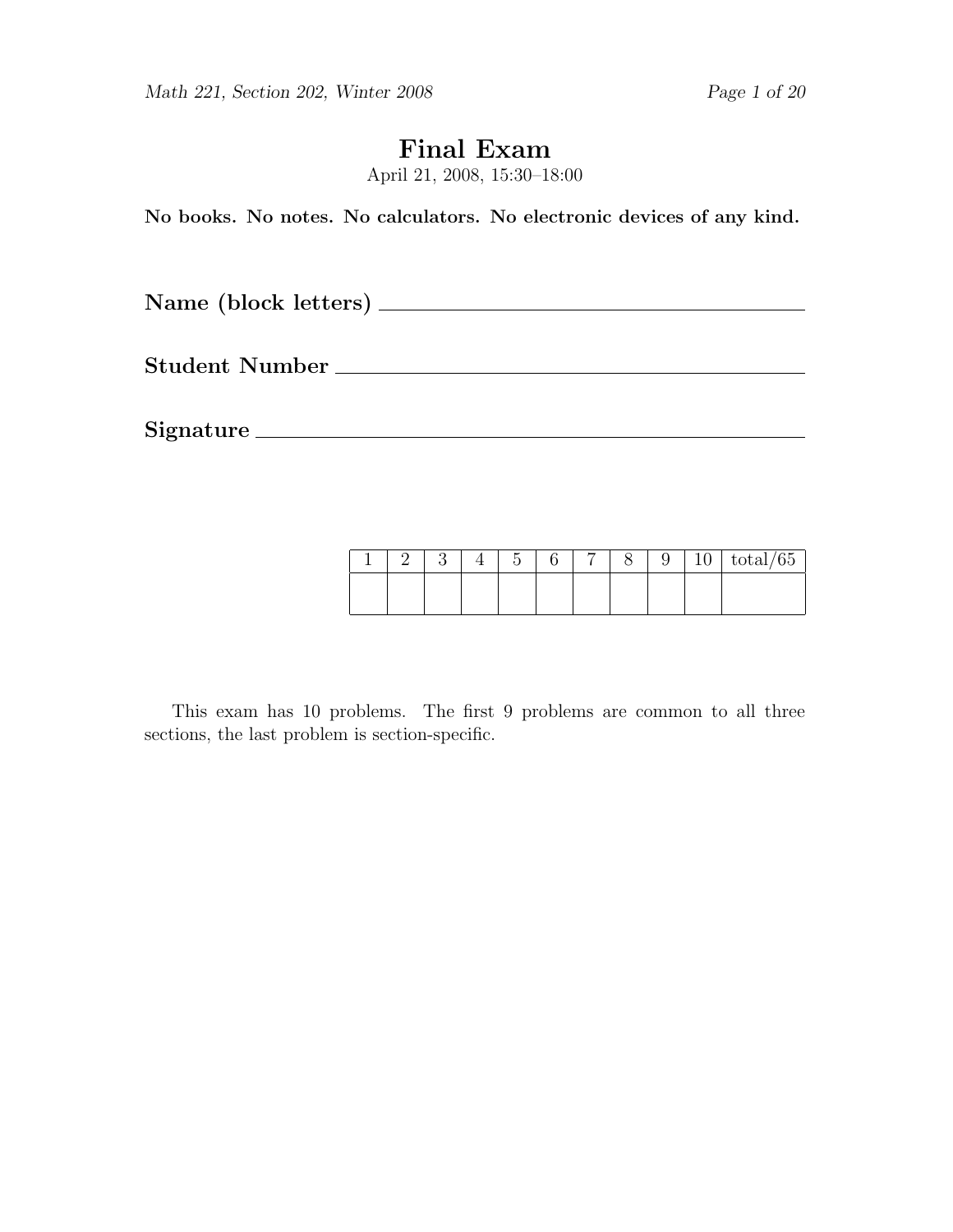Solve the following linear system. Your answer will depend on  $k$ .

$$
x_1 + x_2 - 2x_3 + x_4 = 1
$$
  

$$
2x_1 + 2x_2 - 3x_3 + x_4 = 2
$$
  

$$
3x_1 + 3x_2 - 4x_3 + x_4 = k
$$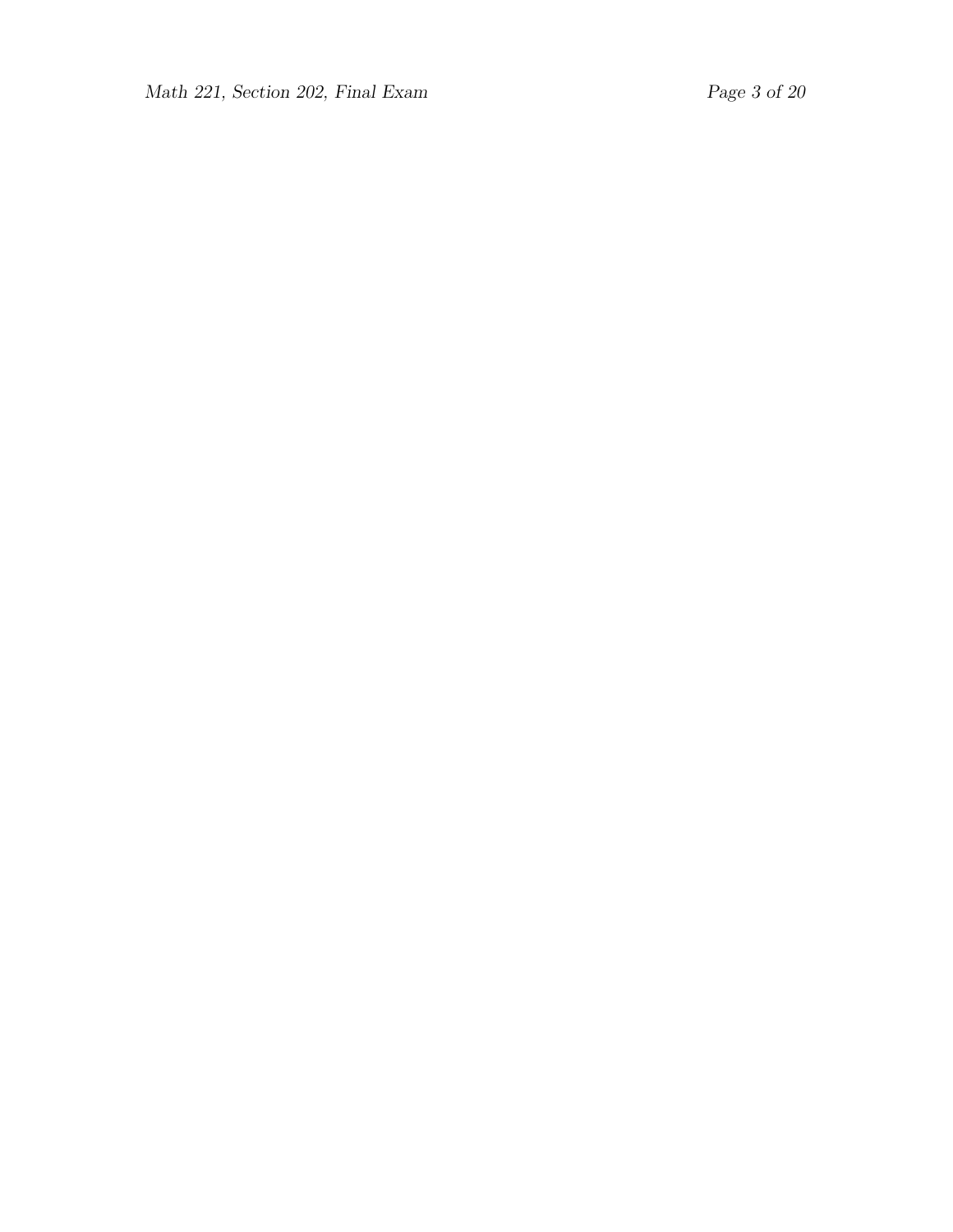Problem 2. (5 points) Let the matrix  $A$  be

$$
A = \left(\begin{array}{rrr} 1 & 0 & -1 & 0 \\ 0 & 1 & 0 & t \\ 0 & 3 & 1 & t \\ 1 & 0 & -1 & t \end{array}\right).
$$

Find the inverse of  $A$  if possible. Your answer will depend on  $t$ .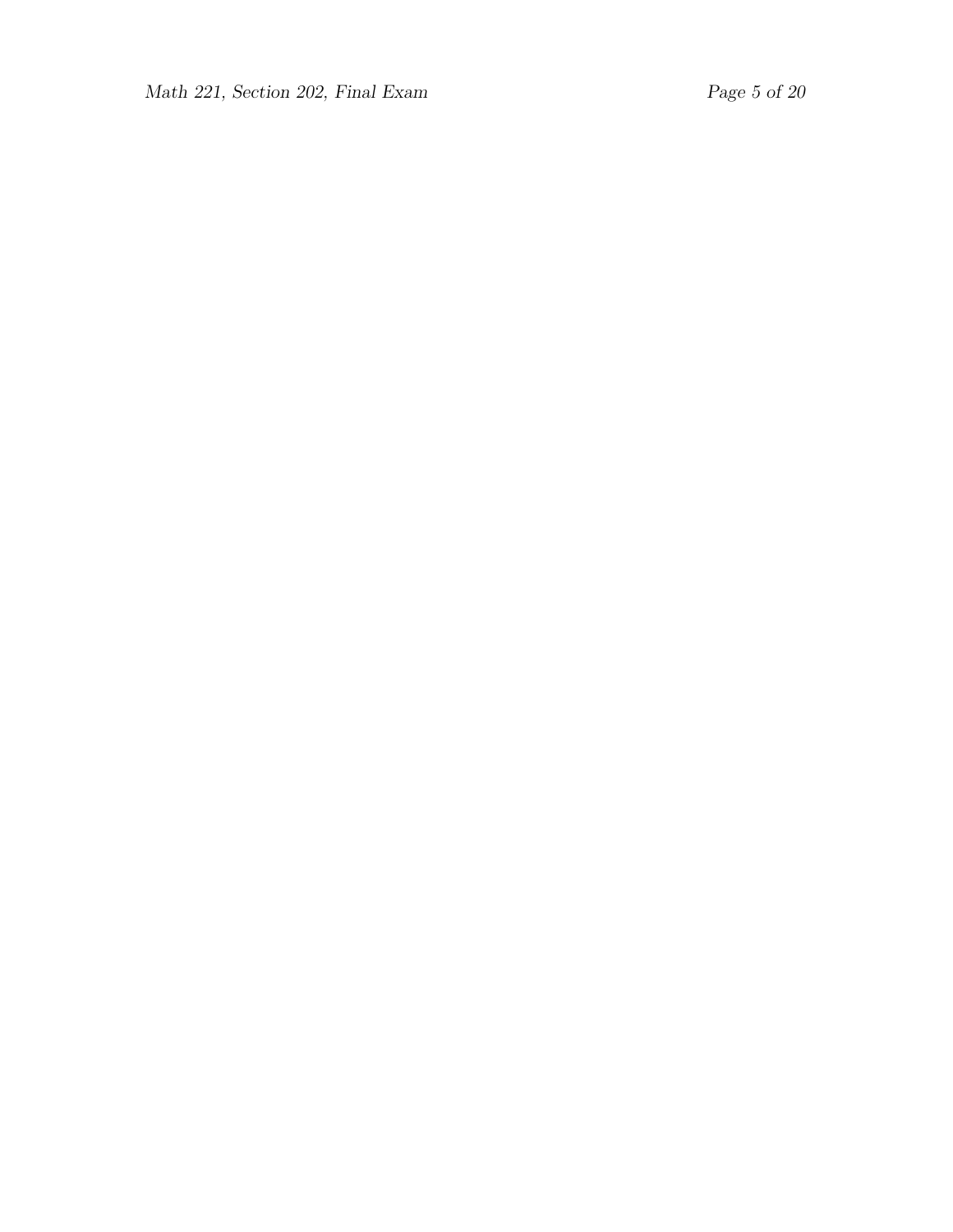#### Problem 3. (5 points)

Let  $u = (1, 2, -1), v = (-1, 0, 1), w = (2, 3, -2)$  be three vectors in  $\mathbb{R}^3$ . Let  $U = \text{span}\{u, v, w\}$  be the subspace of  $\mathbb{R}^3$  spanned by  $u, v, w$ .

- (a) Find the dimension of U.
- (b) Find conditions on  $a, b, c$  such that the vector  $(a, b, c)$  is in U.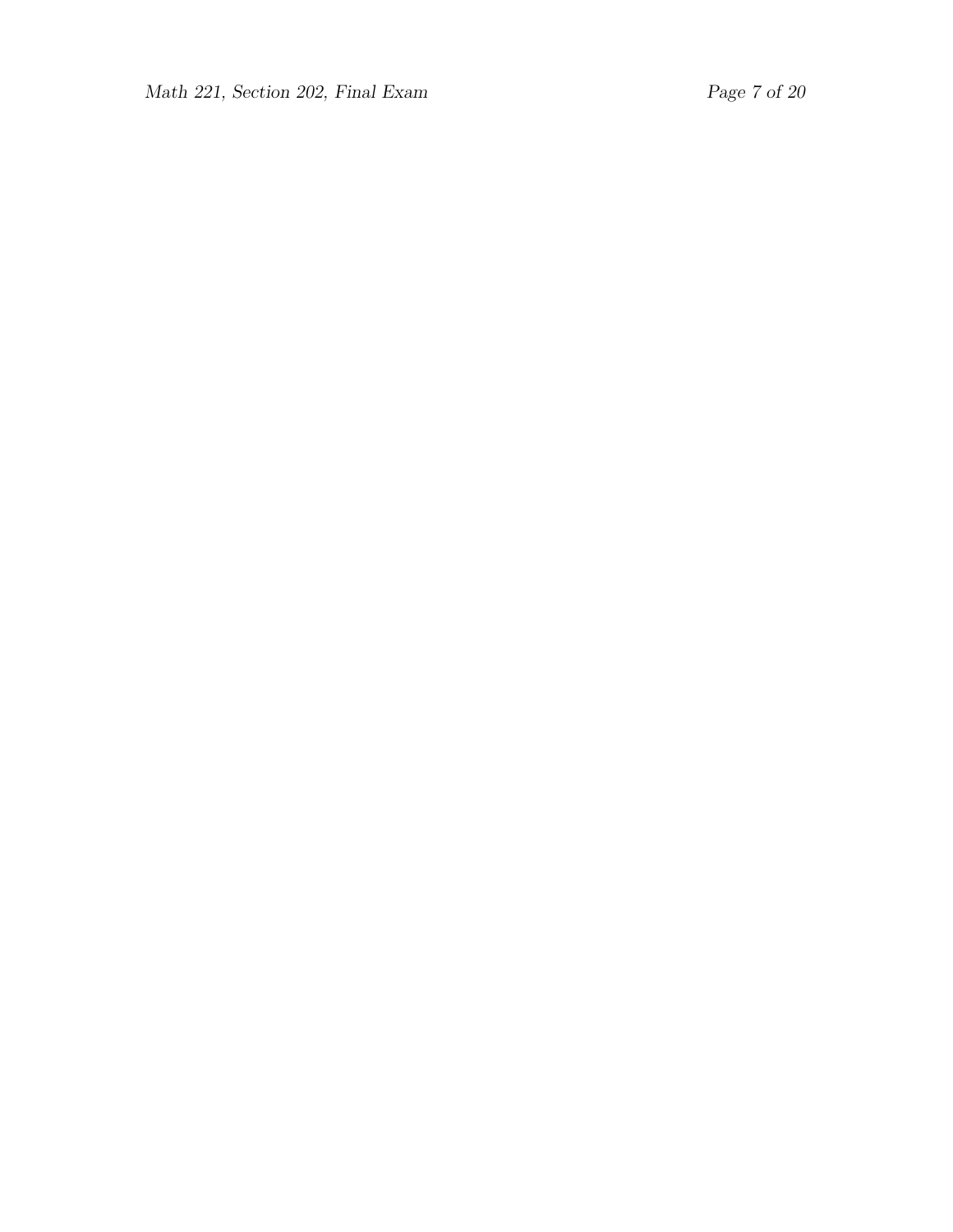#### Problem 4. (5 points)

Let  $L : \mathbb{R}^2 \to \mathbb{R}^2$  defined by  $L\left(\begin{bmatrix} x \\ y \end{bmatrix}\right)$  $\begin{pmatrix} x \ y \end{pmatrix} = \begin{pmatrix} x \ y \end{pmatrix}$  $y - x$ 1 . Let  $T = \begin{cases} 1 & \text{if } \\ 0 & \text{otherwise.} \end{cases}$ 0 1 ,  $\lceil -2 \rceil$  $\begin{bmatrix} -2 \\ 1 \end{bmatrix}$  be a basis of  $\mathbb{R}^2$ .

- (a) Find the representation of  $L$  with respect to the basis  $T$ .
- (b) Let v be a vector in  $\mathbb{R}^2$  such that  $[L(v)]_T =$  $[-1]$ −4 1 . Find  $v$ .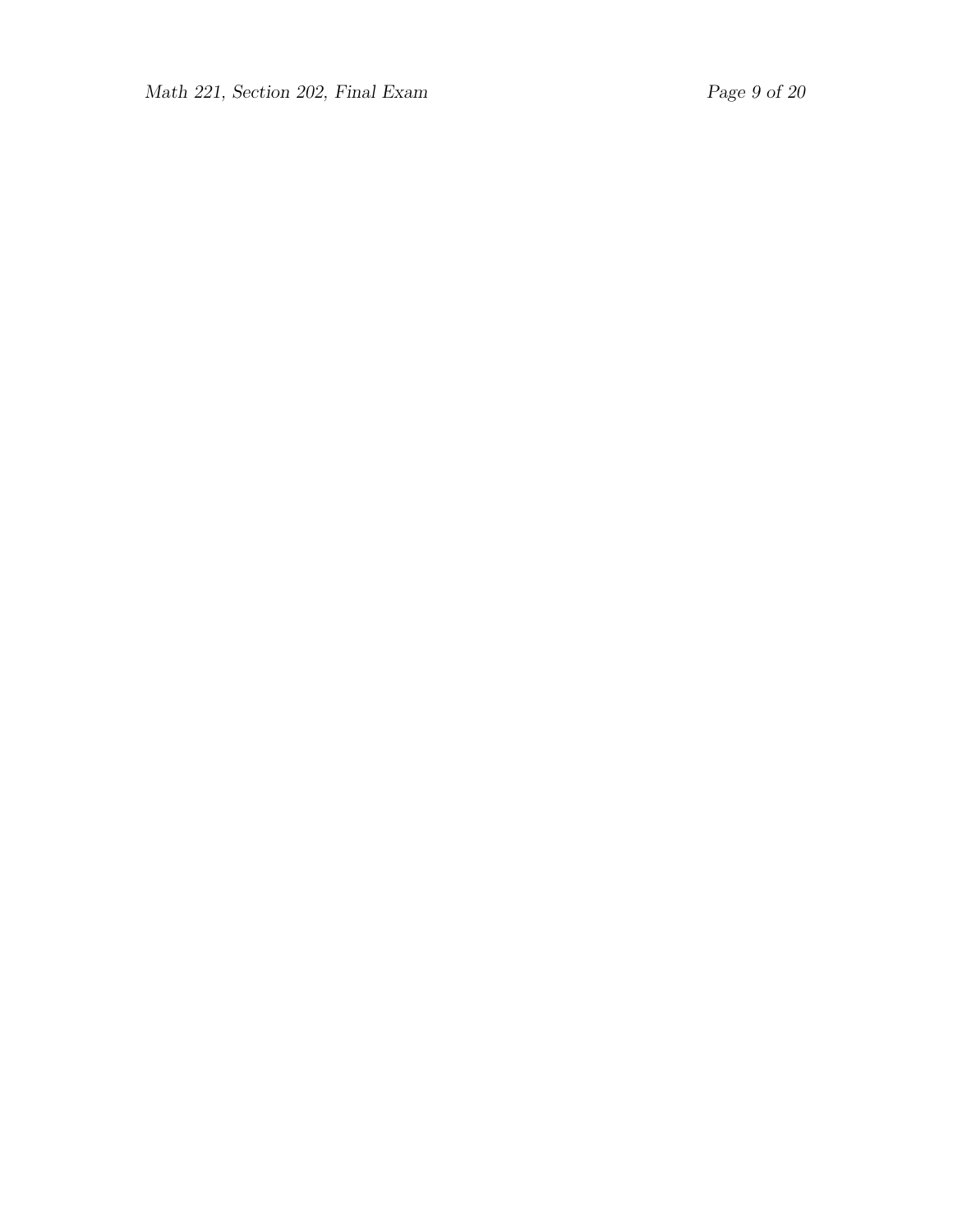## Problem 5. (6 points)

Let  $L : \mathbb{R}^3 \to \mathbb{R}^3$  be a linear transformation for which we know that

$$
L\left(\begin{bmatrix} 1 \\ 0 \\ 0 \end{bmatrix}\right) = \begin{bmatrix} 1 \\ 0 \\ 1 \end{bmatrix}, \quad L\left(\begin{bmatrix} 0 \\ 1 \\ 0 \end{bmatrix}\right) = \begin{bmatrix} 0 \\ 4 \\ 2 \end{bmatrix}, \quad L\left(\begin{bmatrix} 1 \\ -1 \\ 1 \end{bmatrix}\right) = \begin{bmatrix} 1 \\ -10 \\ -4 \end{bmatrix}.
$$
  
What is  $L\left(\begin{bmatrix} 2 \\ 0 \\ -3 \end{bmatrix}\right)$ ?

- (b) Find the matrix  $A$  of  $L$  with respect to the standard basis.
- (c) Find  $det(A)$ .

 $(a)$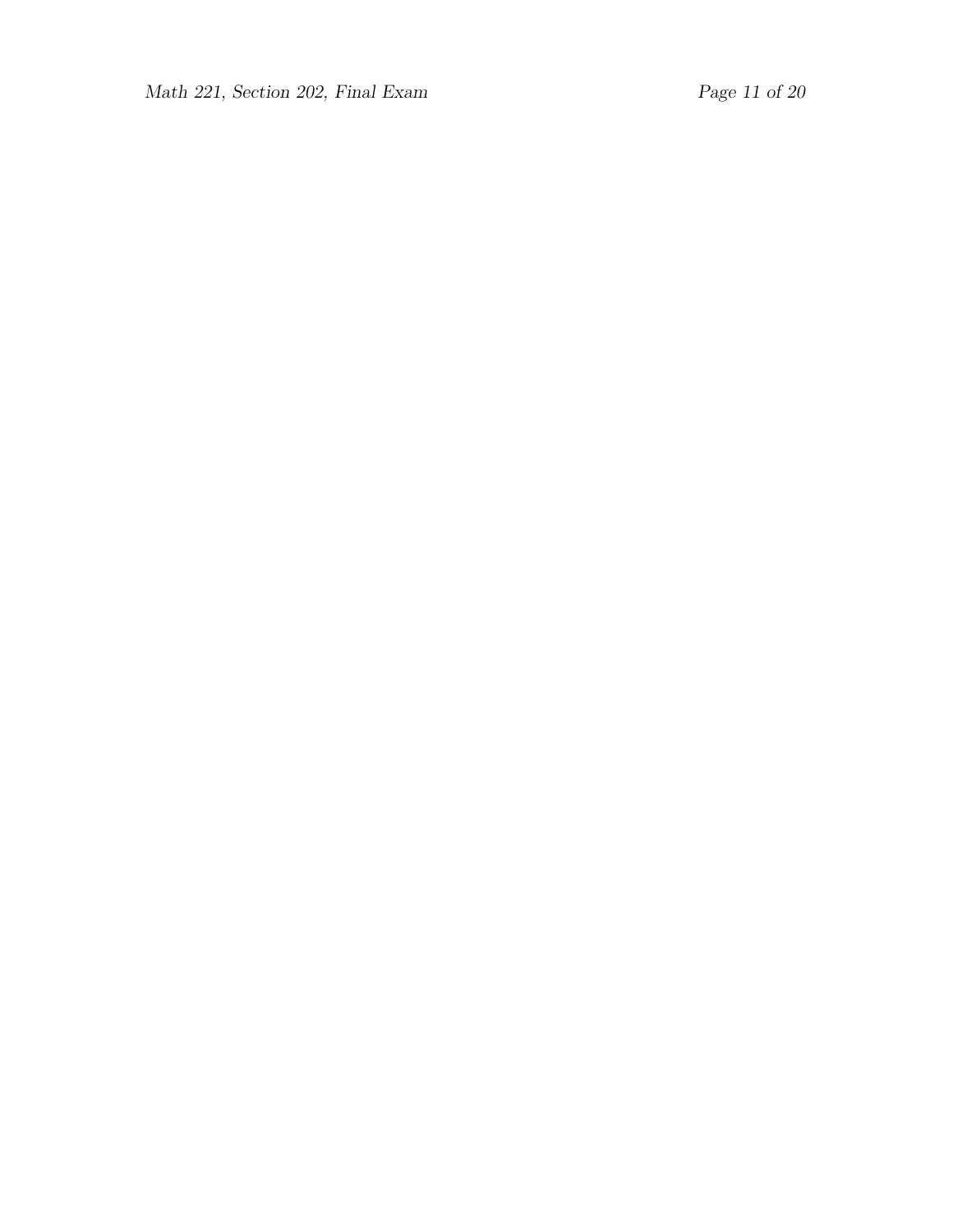### Problem 6. (6 points)

Consider the homogeneous system  $A\vec{x} = 0$ . Suppose that the Echelon form of A is given by

$$
A_1 = \left[ \begin{array}{rrr} 1 & 0 & -1 & 2 \\ 0 & 0 & 0 & 0 \\ 0 & 0 & 0 & 0 \end{array} \right]
$$

- (a) What is rank of A?
- (b) Write down a basis for the solution space of the system  $A\vec{x} = 0$ .
- (c) Construct an orthonormal basis for the solution space of the system  $A\vec{x} = 0$ .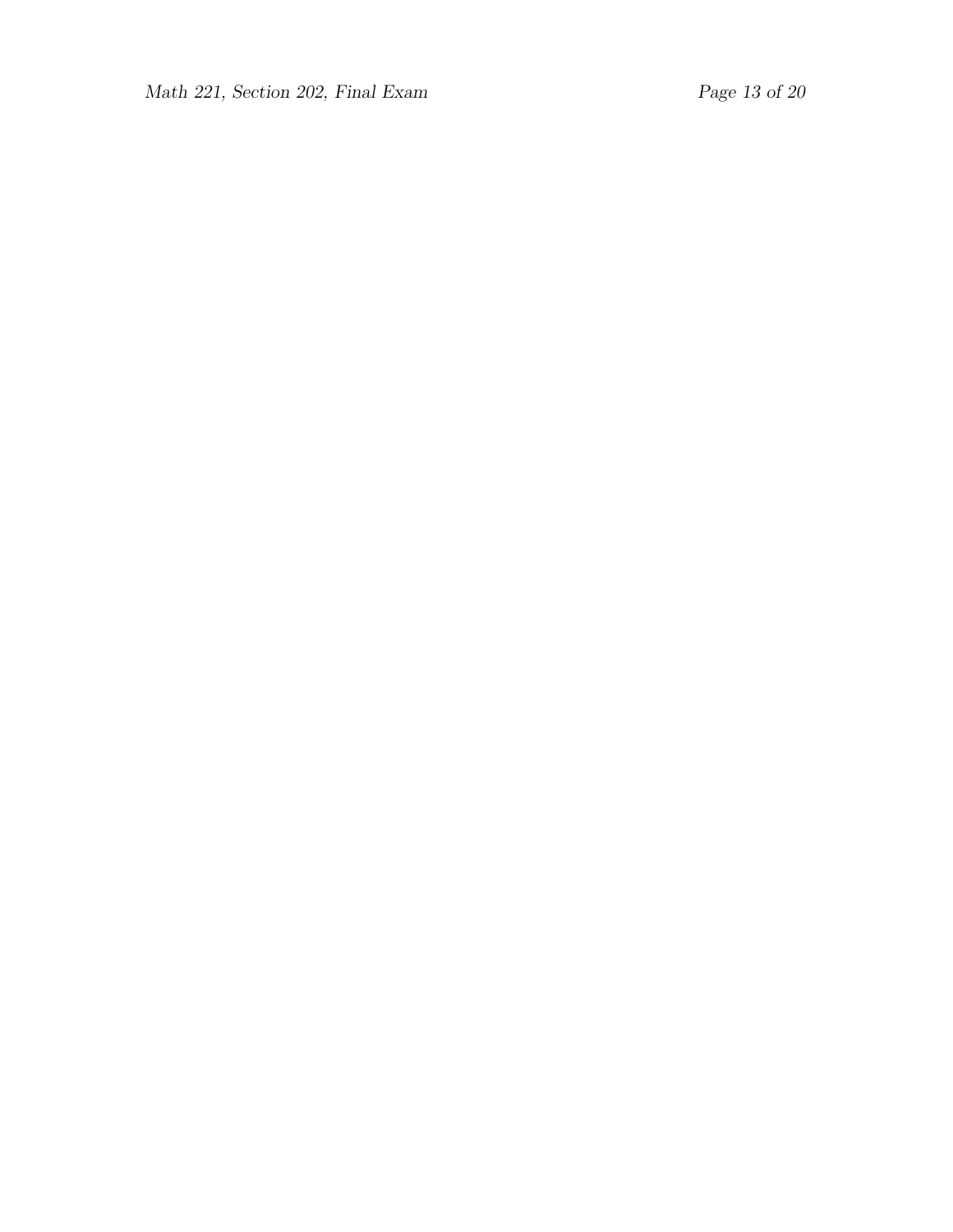Problem 7. (5 points) Compute the determinant of the matrix

$$
\begin{pmatrix} 0 & 3 & 0 & 2 \\ 1 & 0 & t & 0 \\ 1 & 0 & 0 & 1 \\ 0 & 2 & 3 & 0 \end{pmatrix}
$$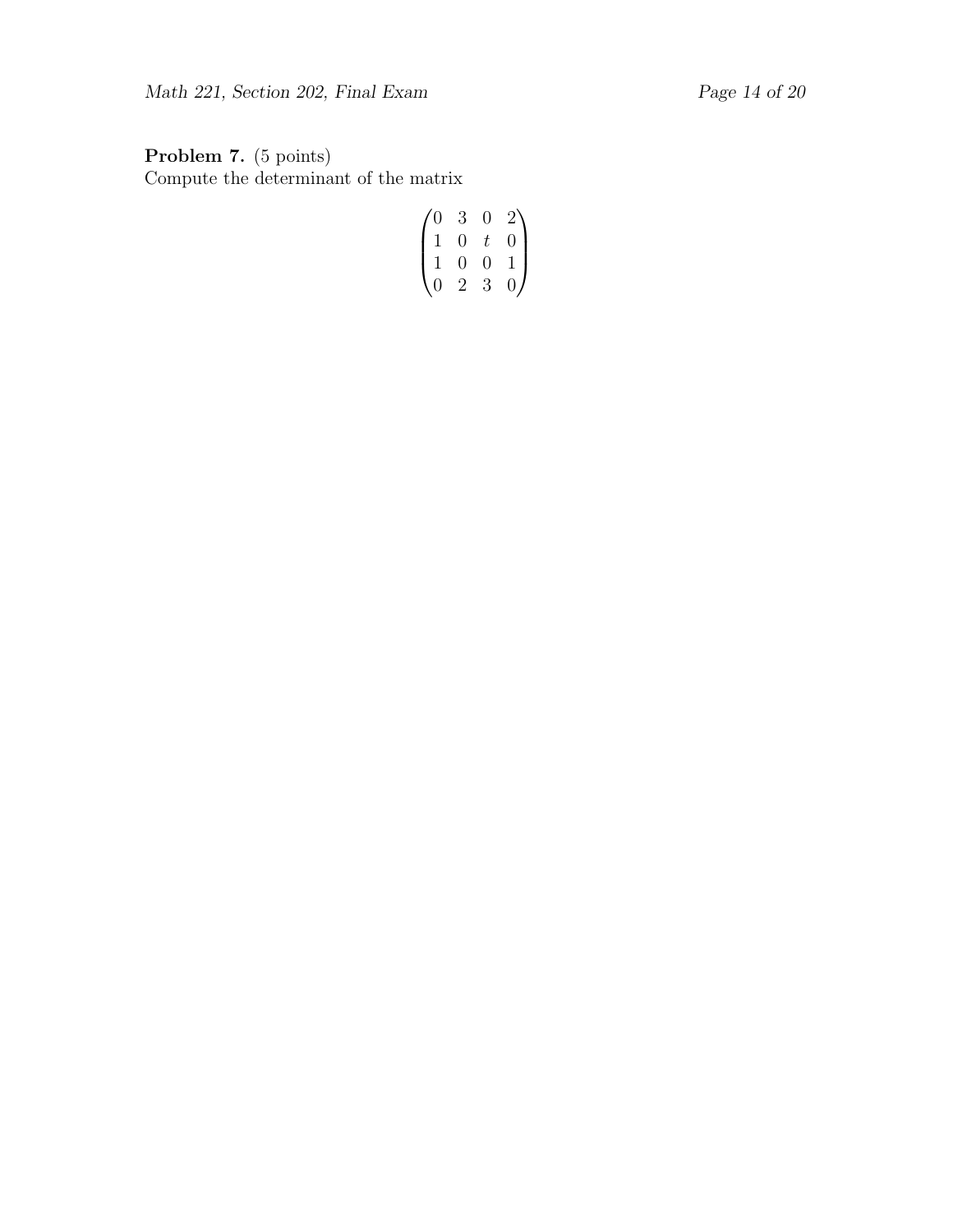#### Problem 8. (10 points)

For each of the linear maps  $\mathbb{R}^2 \to \mathbb{R}^2$ , find a basis of  $\mathbb{R}^2$  consisting of eigenvectors of the linear map, or explain why this is not possible.

(a) The dilation  $D : \mathbb{R}^2 \to \mathbb{R}^2$  given by  $D(u) = -3u$  for all  $u \in \mathbb{R}^2$ .

- (b) The rotation  $R : \mathbb{R}^2 \to \mathbb{R}^2$ , clockwise by an angle of 90°.
- (c) The reflection  $S : \mathbb{R}^2 \to \mathbb{R}^2$  across the line  $x = y$ .
- (d) The map  $T = S \circ R$ ,  $(S \text{ from } (c), R \text{ from } (b)).$
- (e) The map  $B$  whose matrix is given by

$$
\left(\begin{array}{cc} 1 & 2 \\ 0 & 1 \end{array}\right).
$$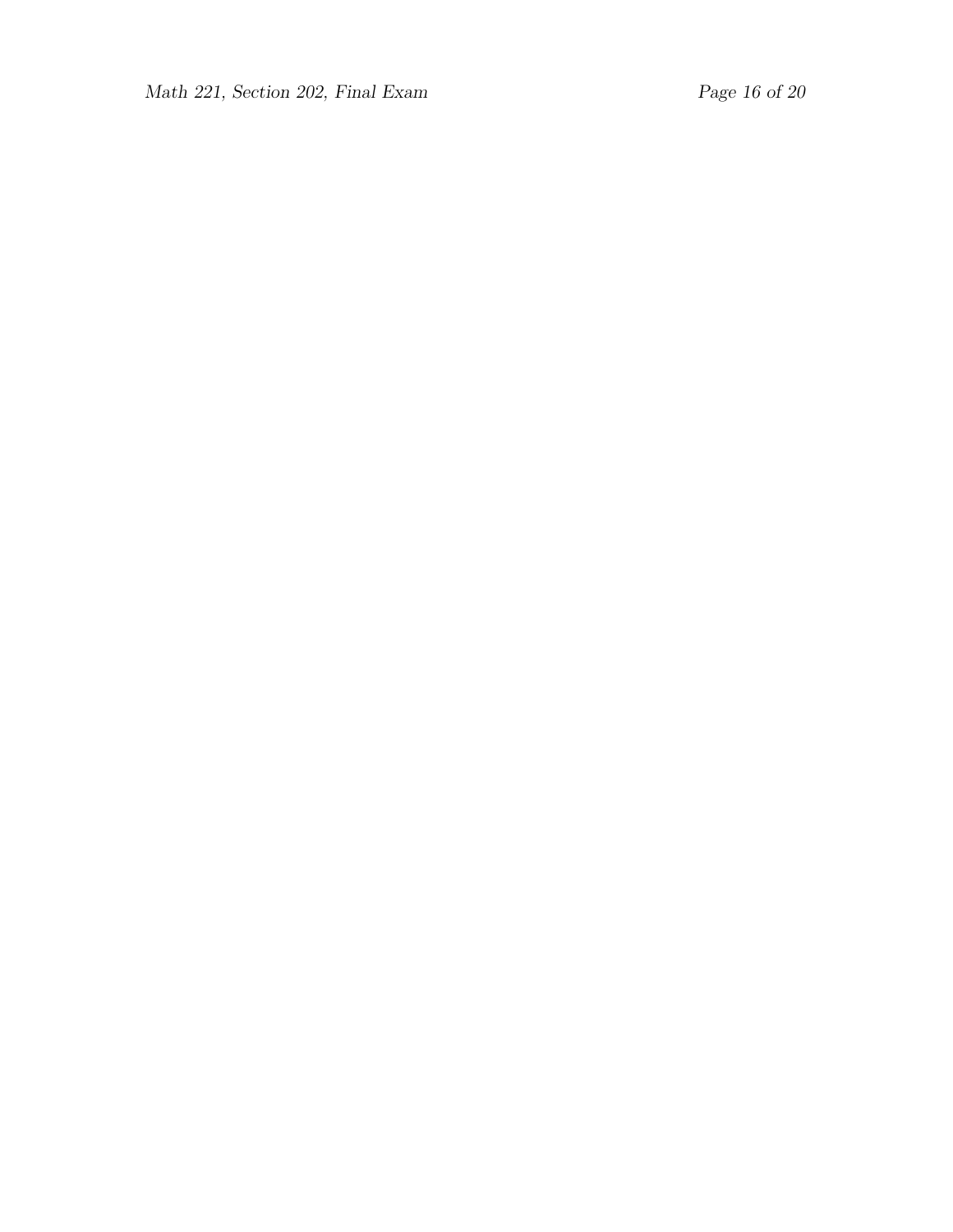#### Problem 9. (9 points)

Suppose  $\vec{v}_n =$  $\sqrt{ }$  $\mathcal{L}$  $\bar{x}_n$  $y_n$  $z_n$  $\setminus$ is the state vector of a dynamical system at time  $n$ . Suppose

the time dependence of the dynamical system is given by the equations

$$
x_{n+1} = x_n - y_n + z_n
$$
  
\n
$$
y_{n+1} = -x_n + 3y_n - z_n
$$
  
\n
$$
z_{n+1} = -x_n + 3y_n - z_n
$$

(a) Find all state vectors that do not change in time (these are vectors such that  $\vec{v}_{n+1} = \vec{v}_n$ , for all *n*).

(b) Given that 
$$
\vec{v}_0 = \begin{pmatrix} 1 \\ 0 \\ 1 \end{pmatrix}
$$
, find  $\vec{v}_{100}$ .  
\n(c) Given that  $\vec{v}_1 = \begin{pmatrix} 0 \\ 2 \\ 2 \end{pmatrix}$  find all possible values for  $\vec{v}_0$ .